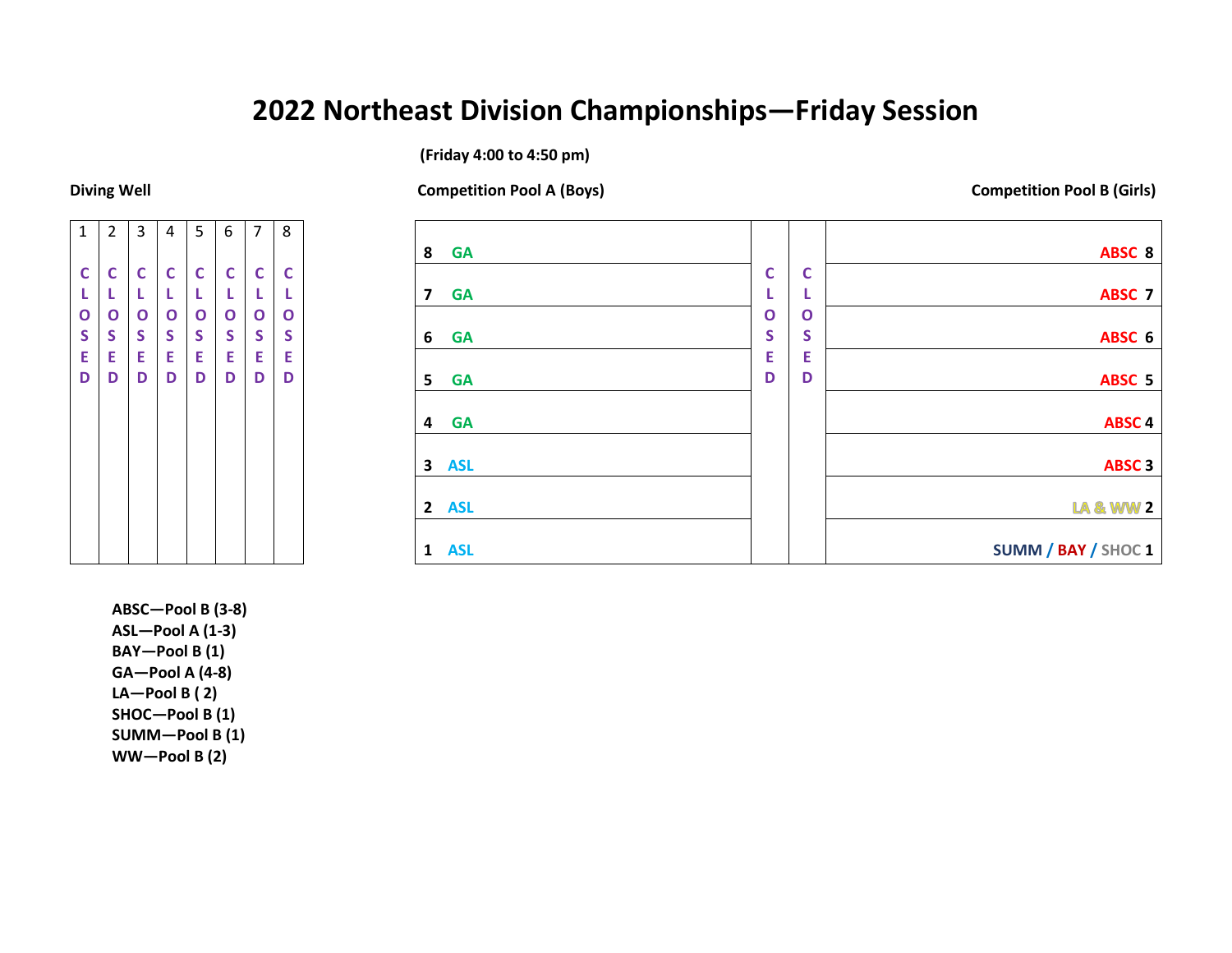# **2022 Northeast Division Championships—Saturday & Sunday Group A**

**(Saturday 7:00 to 7:35 am; Sunday 7:35 to 8:10 am)**

**Diving Well Competition Pool A (Boys) Competition Pool B (Girls)**



| 8<br><b>ABSC</b>                       |              |   | <b>ABSC 8</b> |
|----------------------------------------|--------------|---|---------------|
|                                        | $\mathsf{C}$ | C |               |
| <b>ABSC</b><br>$\overline{\mathbf{z}}$ | L            | ч | <b>ABSC 7</b> |
|                                        | $\mathbf{o}$ | O |               |
| 6<br><b>ABSC</b>                       | S            | S | <b>SUMM6</b>  |
|                                        | E            | E |               |
| <b>ABSC</b><br>5                       | D            | D | <b>SUMM 5</b> |
|                                        |              |   |               |
| <b>ABSC</b><br>4                       |              |   | <b>SUMM4</b>  |
|                                        |              |   |               |
| $\mathbf{3}$<br><b>ABSC</b>            |              |   | <b>BAY3</b>   |
|                                        |              |   |               |
| <b>ABSC</b><br>$\overline{2}$          |              |   | <b>WW 2</b>   |
|                                        |              |   |               |
| <b>ABSC</b><br>$\mathbf{1}$            |              |   | <b>MORG1</b>  |

### **WARMUP GROUP A TEAMS**

**ABSC—Diving Well (1-8), Pool A (1-8), Pool B (7-8) BAY—Pool B (3) SUMM—Pool B (4-6) MORG—Pool B (1) WW—Pool B (2)**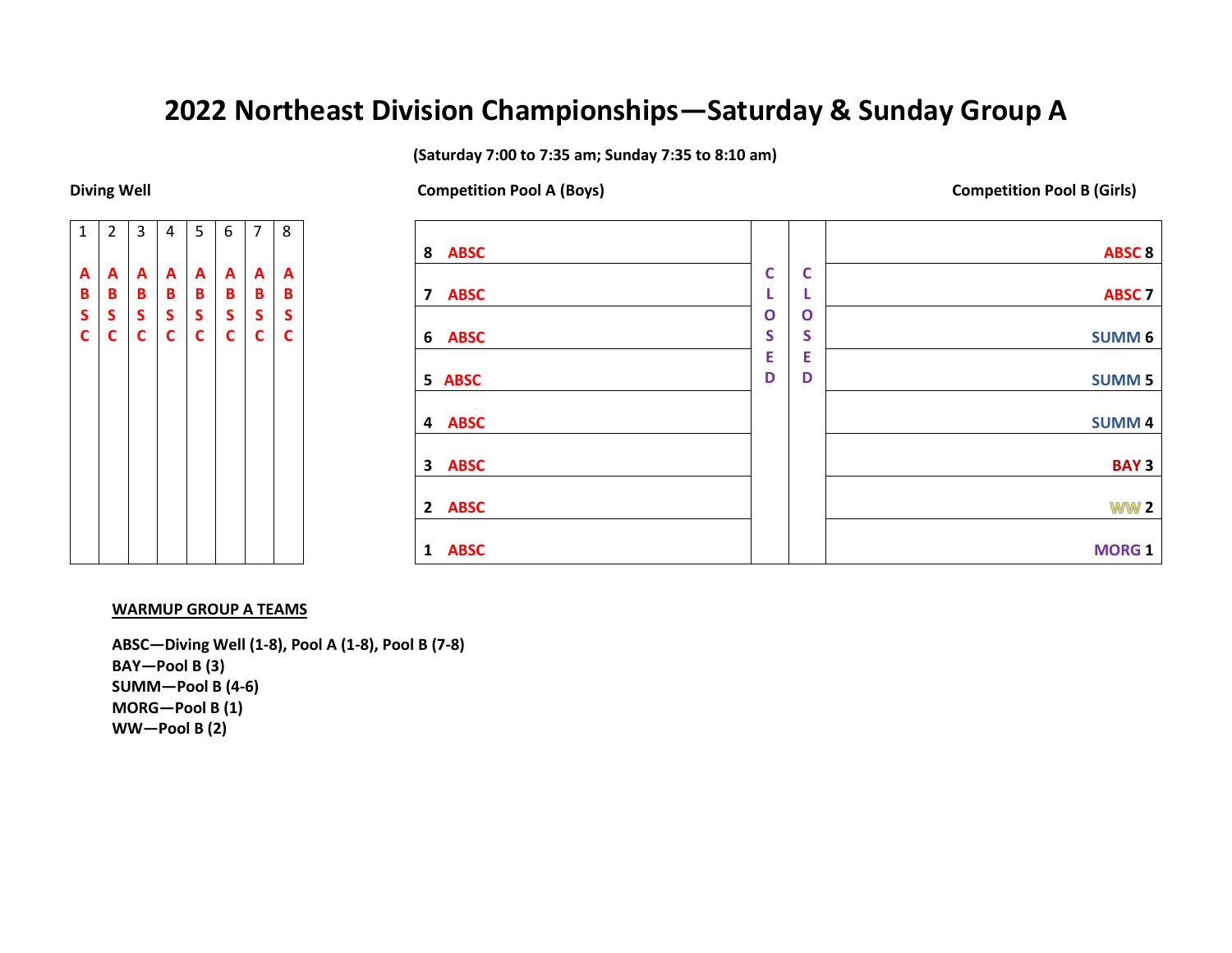## **2022 Northeast Division Championships—Saturday & Sunday Group B**

**(Saturday 7:35 to 8:10 am; Sunday 7:00 to 7:35 am)**

1 **A S L** 2 **A S L** 3 **A S L** 4 **A S L** 5 **G A** 6 **G A** 7 **G A** 8 **G A**

### **8 GA C L O S E D C L O S E D SHOC 8 7 GA 7 6 GA 6 5 GA 5 4 ASL 4 3 ASL 3 2 ASL ASL 2 1 ASL ASL 1**

## **WARMUP GROUP B TEAMS**

**ASL—Diving Well (1-4); Pool A (1-4); Pool B (1-2) GA—Diving Well (5-8); Pool A (5-8) LA—Pool B (3-7) SHOC—Pool B (8)**

**Diving Well Competition Pool A (Boys) Competition Pool B (Girls)**